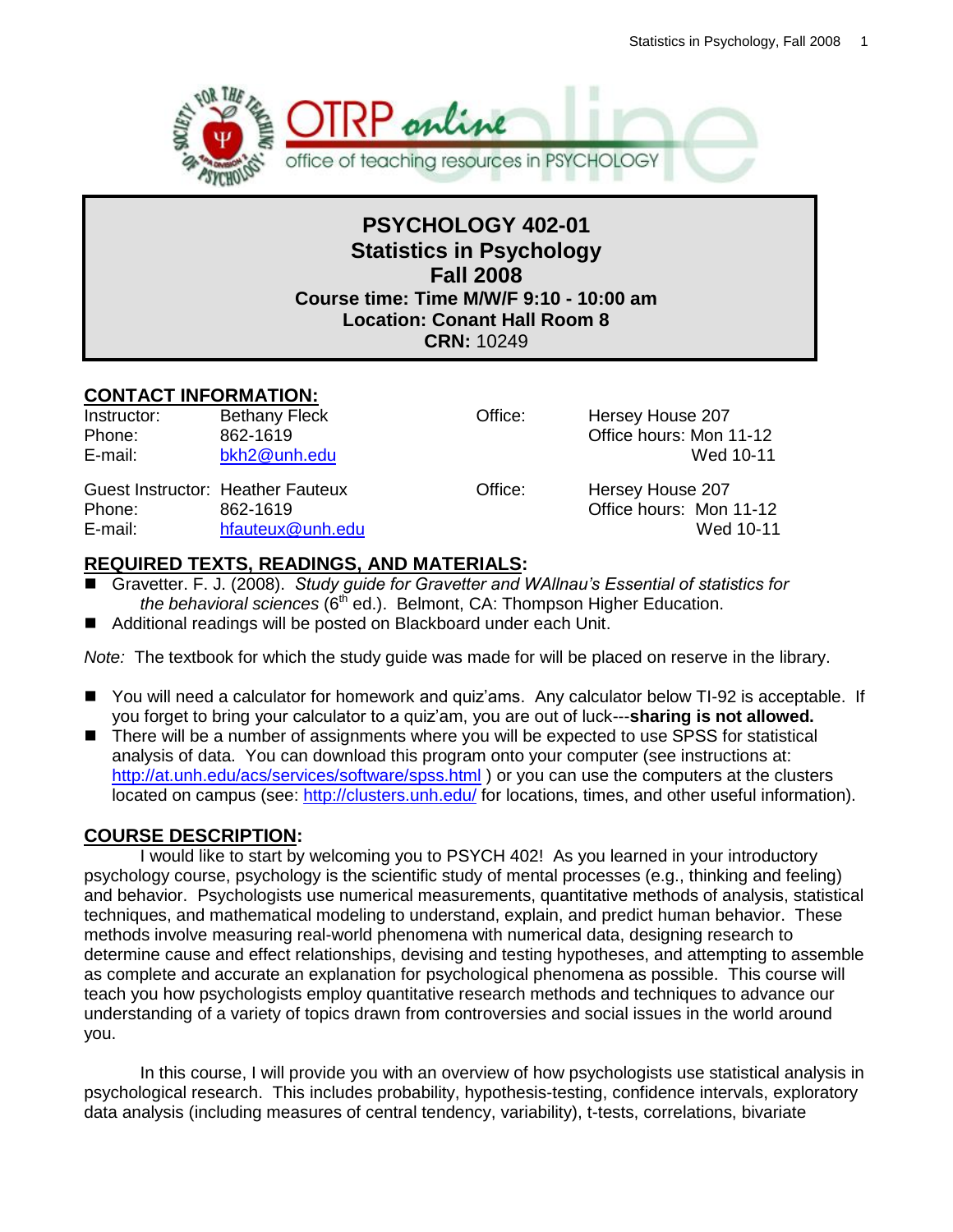regression, one-way analysis of variance, and chi square. Although the focus of computation will be by hand, you will also be given an introduction to computer methods of computation.

### **MAIN OBJECTIVES:**

This class is designed to develop your methodological competencies by strengthening your ability to:

- Learn to neither fear nor revere statistics.
- Learn ways to critically interpret statistical observations reported in newspapers, journal articles, political speeches, commercials, and wherever else we find them.
- Recognize, understand, and respect the complexity of diversity.
- Learn ways to use statistics ourselves to communicate our own observations.
- Gain a better understanding of the concepts and theories of statistical inference.
- Learn ways to critically interpret conclusions drawn using statistical inference.
- Gain the ability to comfortably analyze numerical data with a computer using SPSS.

► In order to accomplish these goals/objectives and have a productive learning environment, I believe it is essential to promote a non-discriminatory class climate. Some guidelines to keep in mind in accomplishing this final goal are:

- Speak from your own experience (this may include readings, films, etc.)
- Engage thoughtfully with the content of the class
- Listen to others' thoughts and feelings, even if they differ significantly from your own

- Do not expect yourself or other class members to speak as a representative of a social and/or cultural group

I encourage class members to explore the material presented in this class (and even related topics of personal interest), risk making mistakes in discussing the material, and ask for help in understanding course material (this can include others' points of view as well).

## *"There is no such thing as an unreasonable question, or a silly question, or a frivolous question, or a waste-of-time question. It's your life, and you've got to get these answers"* -Marcia Wallace

Odds are that if you have a question, a handful of students are also wondering the same thing. Although we will do our best to monitor your progress, you also need to play a large part in letting us know where you are having troubles. This means you are going to have to speak up (e.g., ask questions, come to office hours, email us, etc.).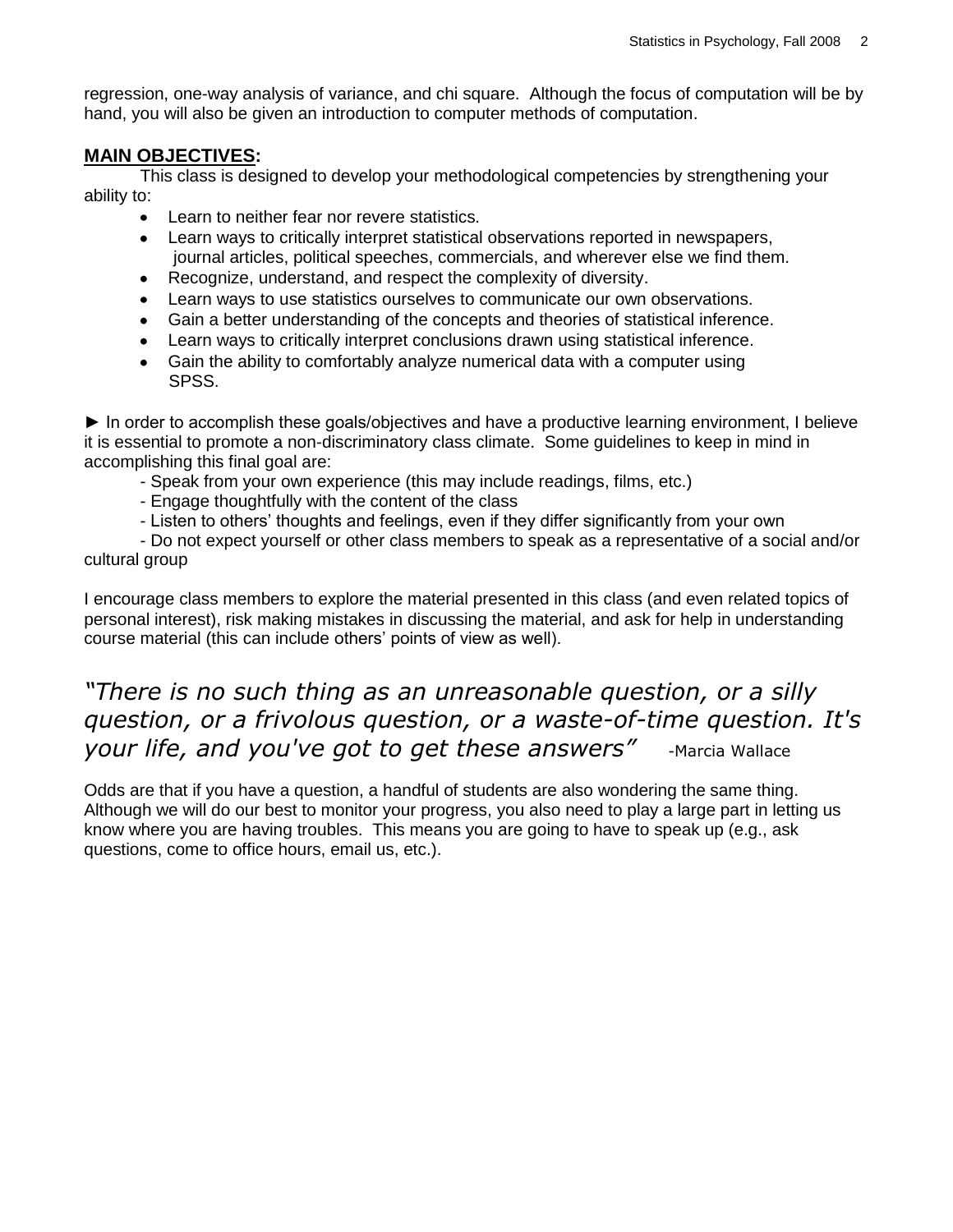**COURSE STRUCTURE:** This course is most likely unique to any other course you have taken. We have flipped the normal structure of the class: lectures will be viewed at home online and problem sets will be worked on during class time. This is a learner centered approach to teaching where the focus is on you, the learner. You will be allowed to work at your own pace, however all assignments have set due dates. This course structure promotes active learning. Bonwell & Eison (1991) define active learning as "anything that involves students doing things and thinking about the things they are doing" and includes characteristics such as:

- Involving you more than having you just listen  $\bullet$
- Placing the emphasis on developing your skills rather than transmitting information to you
- Involving you in higher-order thinking (e.g., analysis, synthesis and evaluation)
- Engaging you in activities (e.g., readings, discussions, and solving problems)
- Emphasizing the exploration of your own attitudes and beliefs

The reason for this unique course structure is that learner centered approaches and active learning environments have been shown to increase such things as student motivation and engagement, content mastery, collaboration, and interpersonal skills. In addition, these approaches take into consideration the diverse backgrounds and learning styles of college students (Svinicki, 1990; Nelson, 1996; Sorcinelli, 1991).

### **COURSE ELEMENTS:**

**Lectures:** For each unit there will be a series of assigned lectures that you are required to view before coming to class (which are indicated on the course calendar). Lectures and corresponding slides are located on Blackboard under "Course Documents"  $\rightarrow$  Unit Number  $\rightarrow$  Lecture Folder. Just as in any course I strongly recommend you still take notes during lectures and bring any questions you have to class meetings. Each student's progress through these lectures will be tracked through instructor software on Blackboard. It is possible for us to see what files you have opened and for how long. For each unit you will either receive full credit for viewing all lectures or no credit if we find you did not view one or more. Specifically there are 5 units. For each complete unit you view you will earn 10 points. All together, viewing the lectures is worth 50 points of your final grade.

**Readings:** For each unit there will be a series of assigned pages in the Gravetter (2008) "Study Guide‖ that you are required to read before coming to class. The readings are paired with lectures and are indicated on the course calendar. Prior to application days, additional readings will be assigned. All additional readings will be announced in class and posted on Blackboard under "Course Documents"  $\rightarrow$ "Unit Number"  $\rightarrow$  "Additional Readings".

**Problem Sets:** For each unit you will be required to complete a series of graded problem sets. The problem sets will reflect information covered in the lectures and the readings for that unit. Most will be handwritten statistics problems or definitions but at least four will be computer based using SPSS. Problem sets consist of the Self Tests (i.e., true/false, multiple choice, and other questions) located at the end of each chapter in the Study Guide. The answers to these problems are also in the Study Guide, which allow you to check your understanding as you work. Even though you are provided the answers, you are responsible for showing **all** of your work for each problem. More specifically, you must write out why an answer is false and why the answers you chose on the multiple choice questions were correct. You have the relative freedom to work through problem sets at you own pace and with peers, however problem sets have due dates that are indicated on the course calendar and **will not be accepted late**. Problem sets are graded pass/fail based on the complete showing of *all* of your correct work. In other words, if important computational steps are omitted and/or if only letter answers are given, you will not receive credit for that assignment. There are 5 units in the course so you have five problem sets that will be graded. Each problem set is worth 30 points. All together, problem sets are worth 150 points of your final grade.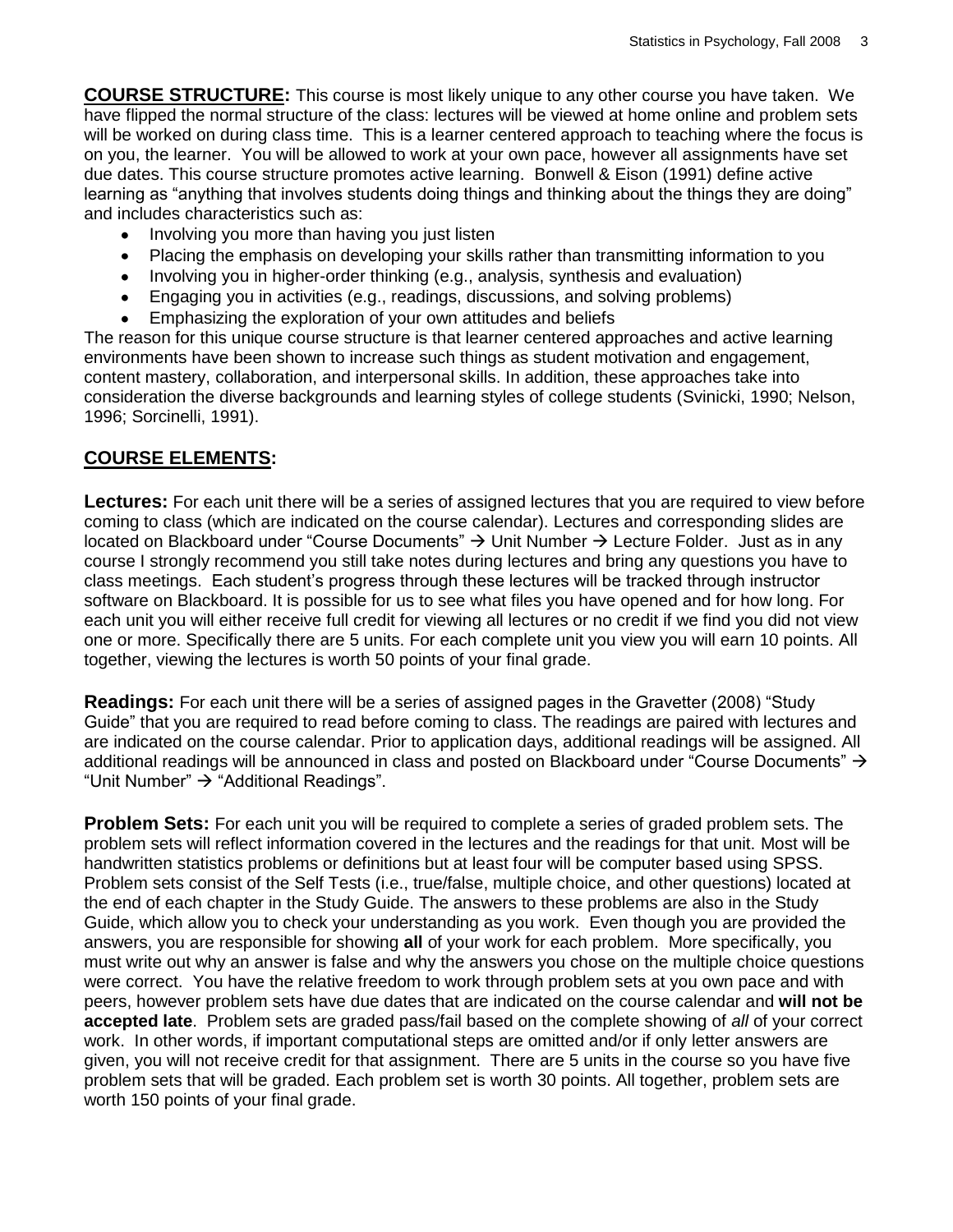**Workshop Days:** You will notice on the course calendar that the majority of our classes are ―workshop days.‖ Because lectures are viewed outside of class, we can devote our time in class to actually working on statistics! During the workshops you can work individually, with your peers, and/or with your instructors on the problem sets assigned for the corresponding unit. The workshops are a time for you to ask questions about the lectures, readings, and/or problems as you progress through the material at your own personal speed. Because you are students motivated to learn, it is expected that you will attend every class; however attendance is not required on workshop days. Nevertheless it is strongly suggested that you make it a priority to come and take advantage of this time to complete your problem sets in a supportive learning environment. Even if you have completed your problem sets on your own time, your peers can benefit from your help and you will gain further understanding through helping them  $\odot$  However, here's the catch: If your performance drops below par in any area of this class, it will become mandatory for you to attend workshop days until you are able to improve your performance.

**Application Days:** I know what you are thinking and I bet it sounds like this, "Statistics huh!? Besides for this class, when am I ever going need any of this!?" In an attempt to make statistics more relevant and useful to you, I am going to devote an entire class at the conclusion of every unit (prior to the quiz'am) to the application of statistics. During these classes we will be applying the statistical principles we have been learning to real life situations that you and your peers are exposed to everyday. For example, we will examine statistics from issues in social justice by figuring out what certain demographic statistics really mean for the people living in our society. We will also work at decoding statistics used in current events such as the presidential election or the rate of sexual assault here on campus. We will even play games in which calculating probability successfully can result in big winnings or sore loosing! Your attendance during application days is required (see course calendar) and will be recorded based on completion of group work during each session. Remember, additional readings will be assigned for application days. They will be announced in class, on the course calendar, and posted on Blackboard under "Course Documents"  $\rightarrow$  "Unit Number"  $\rightarrow$  "Additional Readings". All Application days will be indicated on the course calendar; you must come and **you cannot make up missed work**. Attendance and participation during Application days are taken. Each day is worth 20 points which equals 100 points toward your final grade.

**Quiz'ams:** You will take 5 quiz'ams in this course. These are tests that are traditionally longer than a quiz and given more often than exams, and therefore are termed "quiz'ams". Each quiz'am will consist of multiple choice, short-answer, and problem-solving questions. You will be allowed to bring a "Study" Guide‖ to class on the day of a quiz'am. A study guide is any information (e.g., formulas) you deem pertinent that you copy onto an 8.5 x 11" piece of paper. Each quiz'am is intended to evaluate your understanding and skills for each segment of the course, and in this sense, tests are not cumulative. Throughout the course, however, you will learn new material by building on what you have learned previously. Only in this sense, tests may have some cumulative elements. Because life doesn't stop for school and sometimes we make mistakes, you will be allowed to make-up **1** of your quiz'ams at the end of the semester. All quiz'ams are indicated on the course calendar. Each quiz'ams is worth 80 points which equals 400 points of your final grade.

**Labs:** The Psychology Department requires you to participate in 3 hours of laboratory experience. You are responsible for signing up for experiments and showing up on time at the appointed dates. You may also arrange an alternate experience with the experimenter if you feel strongly about not participating in an experiment. You are also not allowed to participate in the same experiment twice, unless noted otherwise by the researcher. I will explain the procedure for signing up for experiments in class. The laboratory experience allows you to witness, first hand, the various research methods employed by psychologists. Each lab equals 25 points. Taken together, labs are worth 100 points on your final grade. See attachment for further details.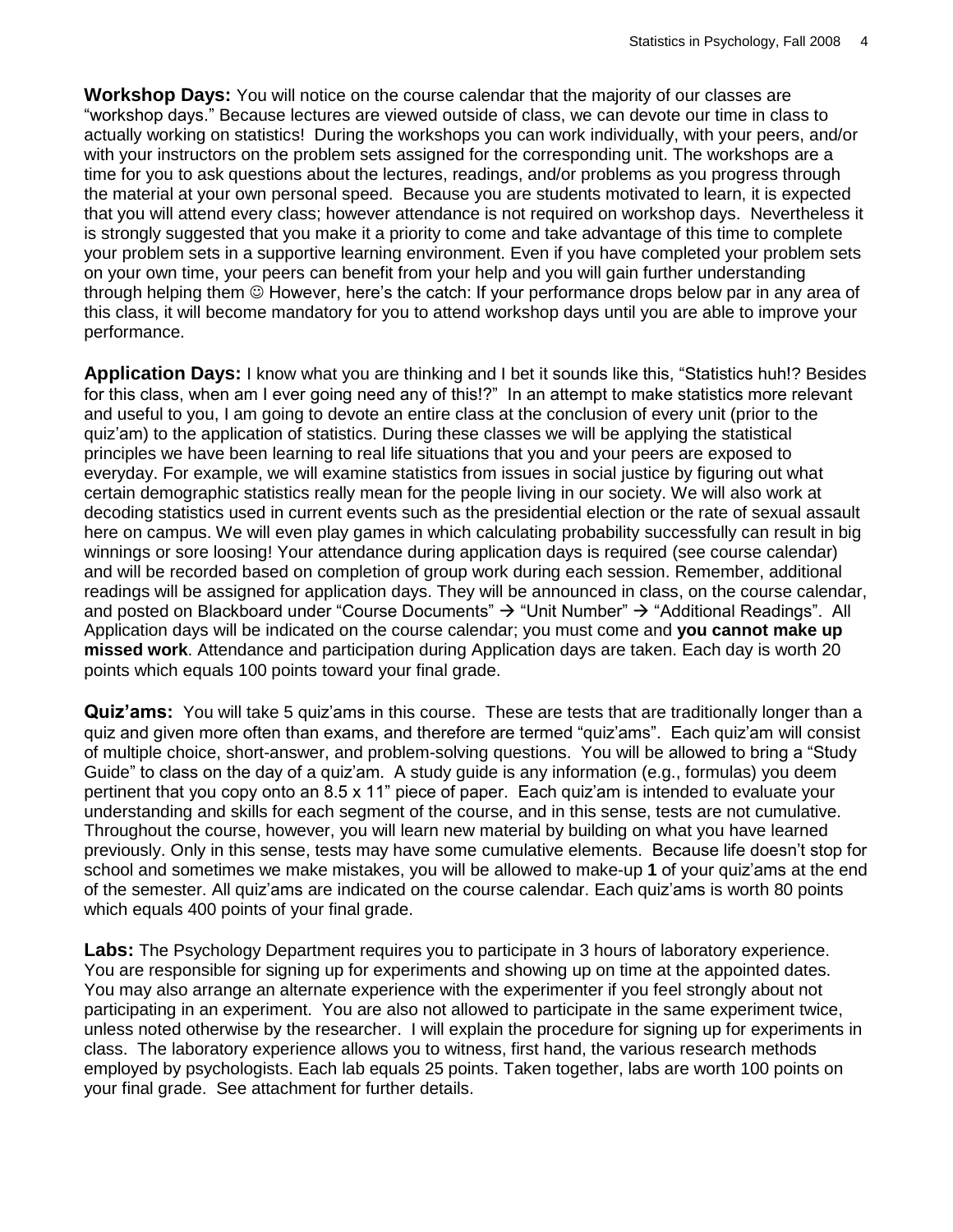## **Final Project:**

To demonstrate achievement of quantitative literacy you will complete a final course project due at the end of the term that analyzes some use of quantitative information found regarding a topic of your choice. The topic must be one in which there is a "pro" side and a "con" side and must be viewed through a diverse lens. This project will require you to read about and analyze the statistical material as well as collect some of your own data. Specifically, the project consists of an individually written response and a group poster presentation assessing the statistical information you have gathered. Although we will cover each section of this project in more detail during class, please see the attached handout describing the final project for more information. The Final Project is worth 200 points on your final grade.

**Extra Credit:** I am giving you multiple ways to earn extra credit points toward each quiz'am. There are a number of social issues on campus and in the surrounding community. You are encouraged to attend one diversity related event per unit surrounding these issues in order to get information, inspiration, ideas, and resources for your final project. If you attend an event, type a 1-page summary/response paper, and attach it to your quiz, you can earn up to 10 points on the quiz'am for each unit. You can only obtain credit for one event per quiz'am, although I encourage you to attend more. Details about events as well as templates for responses will be posted on Blackboard in the folder titled "Extra Credit".

## **GRADES:**

| <b>Course Element</b>   | What It's Worth             | What You Scored* |
|-------------------------|-----------------------------|------------------|
| Lectures                | 50 points (10 per unit)     |                  |
| <b>Problem Sets</b>     | 150 points (30 per set)     |                  |
| <b>Application Days</b> | 100 points (20 per day)     |                  |
| Quiz'ams                | 400 points (80 per quiz'am) |                  |
| <b>Final Project</b>    | 200 points                  |                  |
| Labs                    | 100 points (25 per lab)     |                  |
| <b>TOTAL</b>            | <b>1000 POINTS</b>          |                  |

**\*** I would advise you to keep track of your grades for each assignment so you can monitor your progress throughout the semester.

You will be graded on the plus and minus as follows:

|                | $B+(870-890)$      | $C+(770-790)$ | $D+(670-690)$ |
|----------------|--------------------|---------------|---------------|
| A (930-1000)   | <b>B</b> (830-860) | $C(730-760)$  | $D(630-660)$  |
| $A-(900-920%)$ | $B-(800-820)$      | $C-(700-720)$ | $D-(600-620)$ |

### **PLAGIARISM:**

Plagiarism is a form of cheating, punishable (at the discretion of the instructor) by failure in the course in which it occurs and possibly (at the discretion of the dean) by suspension or dismissal from the University. Plagiarism can take a number of forms, including the re-use of your own written work without appropriate modifications and/or without the permission of your instructor. Plagiarism most commonly occurs when material is taken from a source without proper citation. Whenever material is directly quoted it must appear in quotation marks and be properly cited according to APA. A citation without quotation marks is not adequate because it implies that the material quoted is your wording. It is even less acceptable to simply put the source of material in a bibliography at the end of your paper, with neither quotation marks nor references made in the text or notes. Indirect quotations—that is, points taken from some source but restated in your own words—should not appear in quotation marks, but the source from which they come should be cited in the text or in a footnote, depending on the reference style your instructor prefers. If necessary, ask me for further clarification. Remember that a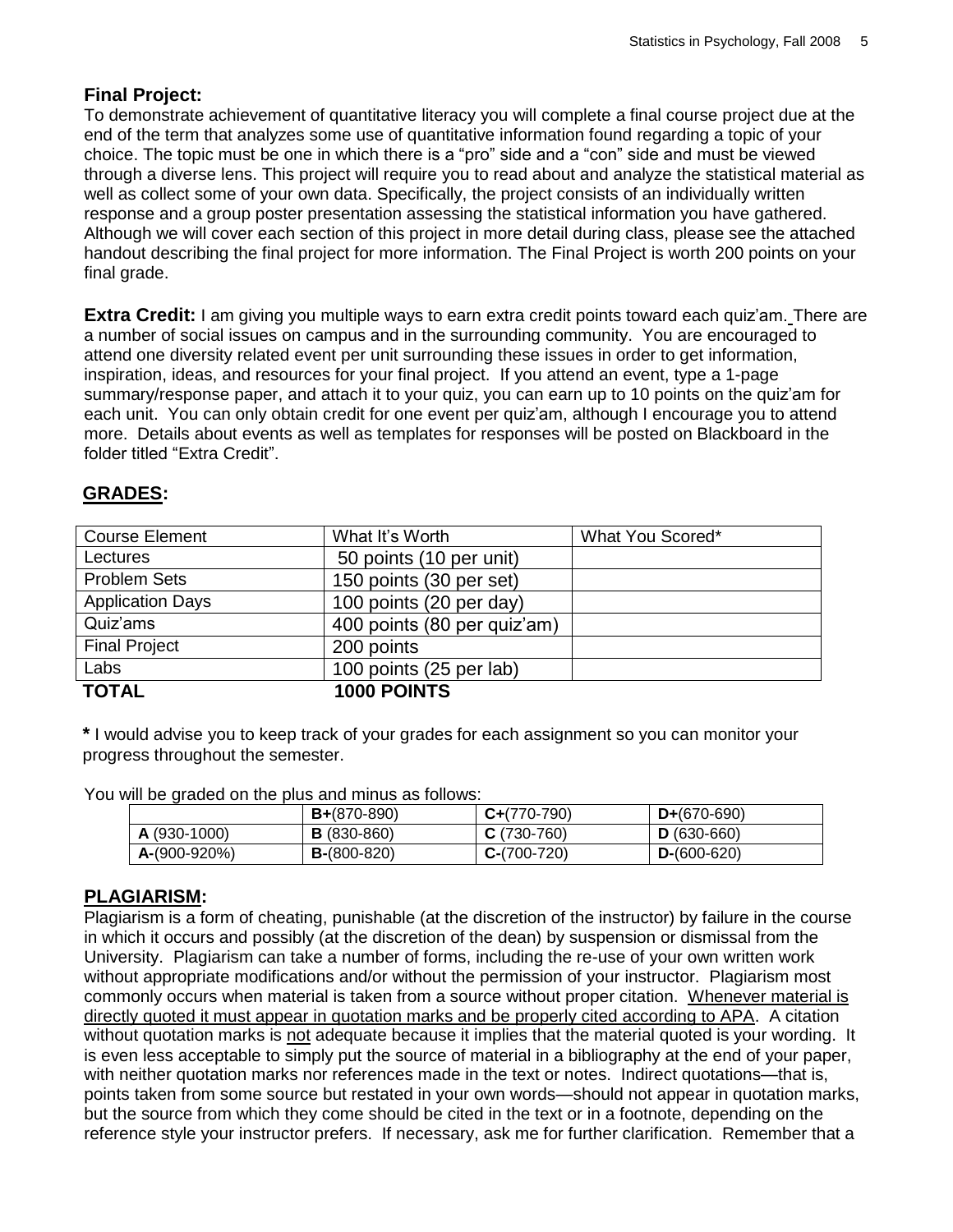course grade or even your undergraduate career could be jeopardized by ignorance in this matter. Ignorance does not constitute an excuse for plagiarism.

### **ADDITIONAL INFORMATION:**

- I do not accept late assignments. If you do not come to class when an assignment is due, you have 3 options: turn it in early, submit it via Blackboard by the end of class, or slip it under my door in my office (Hersey House 207).
- All assignments, unless otherwise specified, should be typed with 1-inch margins and double spaced. The only 2 fonts acceptable are 12-point Times New Roman or 11-point Arial.
- Please do not bring cell-phones to class (or be sure that they are turned off). If one goes off in class, *I reserve the right to answer it.* To be fair, you can answer mine if it rings.
- UNH makes reasonable **accommodations** in order to provide a student with a disability an equal opportunity to participate in the institution's courses and programs. To qualify for services, you must provide documentation of your disability as determined by a physician and/or licensed certified psychologist or other practitioner who is skilled in the diagnosis of such a disability. The Disability Services for Students office (2-2607) is where UNH students with documented or suspected disabilities can receive these accommodations and academic services. In order to obtain any such accommodations, your instructor must receive a letter from the DSS office *before* you want the accommodations to take effect (e.g., before a test or homework assignment is due).
	- $\circ$  Documented disabilities include LD, ADHD, deaf/hard of hearing, blind/low vision, psychiatric, medical, physical and mobility (see website: [www.unh.edu/disabilityservices\)](http://www.unh.edu/disabilityservices)
- You should also familiarize yourself with UNH's Students Rights, Rules, and Responsibilities (see [www.unh.edu/student/rights\)](http://www.unh.edu/student/rights).
- **Additionally, everyone has the right to feel safe.** If you have observed or experienced an incident of bias, discrimination or harassment, you may find the following website useful in regards to reporting and/or getting help:<http://reportit.unh.edu/index.html>

### **References**

- Bonwell, C. G., & Eison, J. A. (1991). Active learning: Creating excitement in the classroom. ERIC Clearinghouse on Higher Education: Washington, D.C.
- Nelson, C. (1996). Student diversity requires different approaches to college teaching. *American Behavioral Scientist, 40*(2), 165-175.
- Sorcinelli, M. D. (1991). Research findings on the seven principles. *New Directions for Teaching and Learning, 47*, 13-25.
- Svinicki, M. D. (1999). New directions in learning and motivation. *New Directions for Teaching and Learning, 80,* 5-27.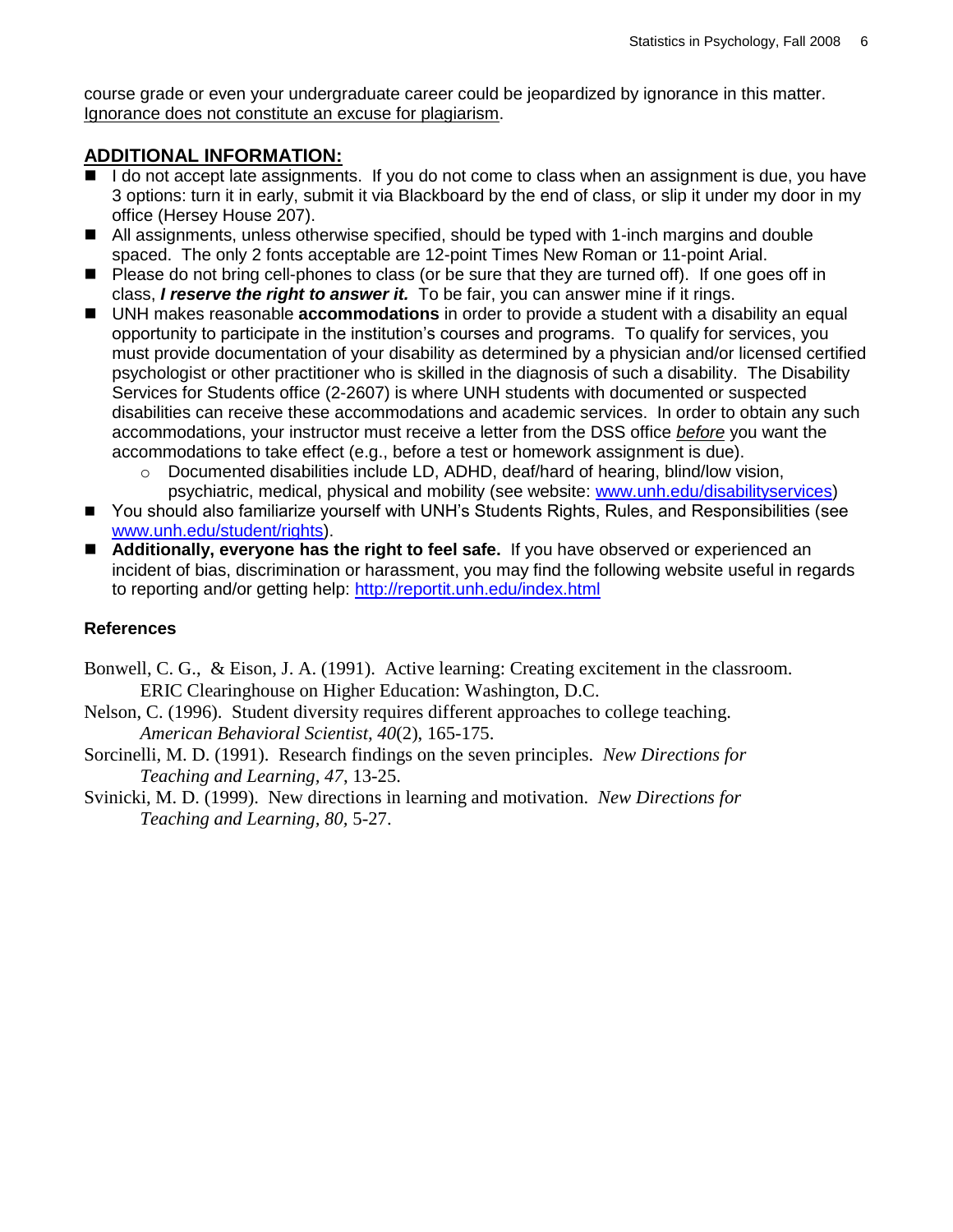## **PSYCHOLOGY 402 Fall 2008 Course Schedule**

|                 | <b>September 2008</b>                                                                                      |                          |                                                                       |                 |                                                                                                                         |                  |  |
|-----------------|------------------------------------------------------------------------------------------------------------|--------------------------|-----------------------------------------------------------------------|-----------------|-------------------------------------------------------------------------------------------------------------------------|------------------|--|
| <b>Sunday</b>   | <b>Monday</b>                                                                                              | <b>Tuesday</b>           | Wednesday                                                             | <b>Thursday</b> | Friday                                                                                                                  | <b>Saturday</b>  |  |
| $\overline{31}$ |                                                                                                            | Classes begin Review the | Syllabus                                                              |                 | 'Relax your<br>in stats"<br>Prob sets for<br>unit 1: "self<br>test" ch $1, 2,$                                          | $\boldsymbol{6}$ |  |
| $\overline{1}$  | 8 unit one<br>Mandatory<br>Workshop!<br>Review<br>problems<br>"Intro Stat"<br>Lec $1-1$<br>CH <sub>1</sub> | 9                        | 10<br>Workshop<br>'Intro Stat"<br>Lec $1-2$<br>CH <sub>1</sub>        | 11              | 12<br>Workshop<br>"Frequency<br>Distributions"<br>Lec $1-3$<br>CH <sub>2</sub>                                          | 13               |  |
| 14              | 15<br>Workshop<br>"Frequency<br>Distributions"<br>Lec $1-4$<br>CH <sub>2</sub>                             | 16                       | 17<br>Workshop<br>"Central<br>Tendency"<br>Lec 1-5<br>CH <sub>3</sub> | <u>18</u>       | 19<br>Workshop<br>"Central<br>Tendency"<br>Lec $1-5$<br>CH <sub>3</sub><br><b>All Prob Sets</b><br><b>DUE</b>           | $\overline{20}$  |  |
| 21              | $\overline{22}$<br>Application<br>Day                                                                      | $\overline{23}$          | 24<br>Quiz'am 1<br>CH 1,2,3<br><b>Cheat sheet</b><br><b>DUE</b>       | $\overline{25}$ | <u>26 unit two</u><br>Workshop<br>"Variability"<br>Lec $2-1$<br>CH4<br>Prob Sets unit<br>$2:$ "self test"<br>ch 4, 5, 6 | $\overline{27}$  |  |
| $\overline{28}$ | 29<br>Workshop<br>"Variability"<br>Lec $2-2$<br>CH <sub>4</sub>                                            | 30                       |                                                                       |                 |                                                                                                                         |                  |  |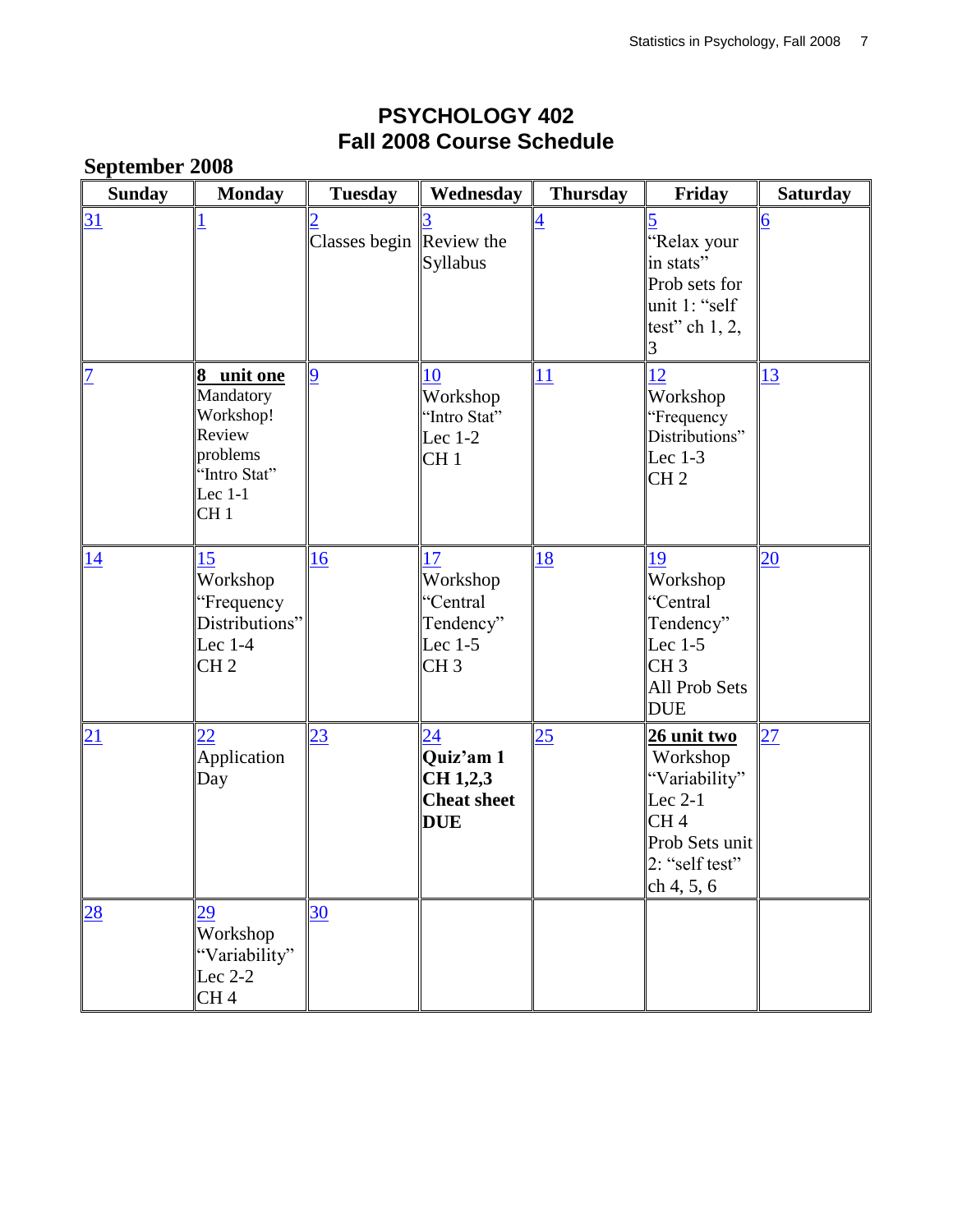| October 2008 |  |
|--------------|--|
|--------------|--|

| <b>Sunday</b>  | <b>Monday</b>                                                                                                                       | <b>Tuesday</b>  | Wednesday                                                                     | <b>Thursday</b> | Friday                                                                              | <b>Saturday</b> |
|----------------|-------------------------------------------------------------------------------------------------------------------------------------|-----------------|-------------------------------------------------------------------------------|-----------------|-------------------------------------------------------------------------------------|-----------------|
|                |                                                                                                                                     |                 | Workshop<br>"Z-scores"<br>Lec $2-3$<br>CH <sub>5</sub>                        |                 | Workshop<br>"Z-scores"<br>Lec 2-4<br>CH <sub>5</sub>                                |                 |
| $\overline{5}$ | 6<br>Workshop<br>'Probability"<br>Lec $2-5$<br>CH <sub>6</sub>                                                                      |                 | Workshop<br>"Probability"<br>Lec $2-6$<br>CH <sub>6</sub>                     | 9               | 10<br>Workshop<br>"Probability"<br>Lec $2-6$<br>CH 6<br>All Prob sets<br><b>DUE</b> | <u>11</u>       |
| 12             | 13<br>Application<br>Day                                                                                                            | $\overline{14}$ | 15<br>Quiz'am 2<br>CH 4,5,6<br><b>Cheat sheet</b><br><b>DUE</b>               | 16              | 17<br><b>NO CLASS</b>                                                               | <u>18</u>       |
| 19             | 20 unit three<br>Workshop<br>'Distribution''<br>Lec $3-1$<br>CH <sub>7</sub><br>Problem sets<br>unit 3: "self<br>test" ch $7, 8, 9$ | 21              | $\overline{22}$<br>Workshop<br>"Distribution"<br>Lec $3-2$<br>CH <sub>7</sub> | <u>23</u>       | 24<br>Workshop<br>"Hypothesis<br>Testing"<br>Lec 3-3<br>CH <sub>8</sub>             | 25              |
| 26             | 27<br>Workshop<br>'Hypothesis<br>Testing"<br>Lec 3-4<br>CH <sub>8</sub>                                                             | $\overline{28}$ | 29<br>Workshop<br>"The t<br>statistic"<br>Lec 3-5<br>CH <sub>9</sub>          | 30              | 31<br>Workshop<br>"The t<br>statistic"<br>Lec 3-6<br>CH9<br>All Problem<br>sets DUE |                 |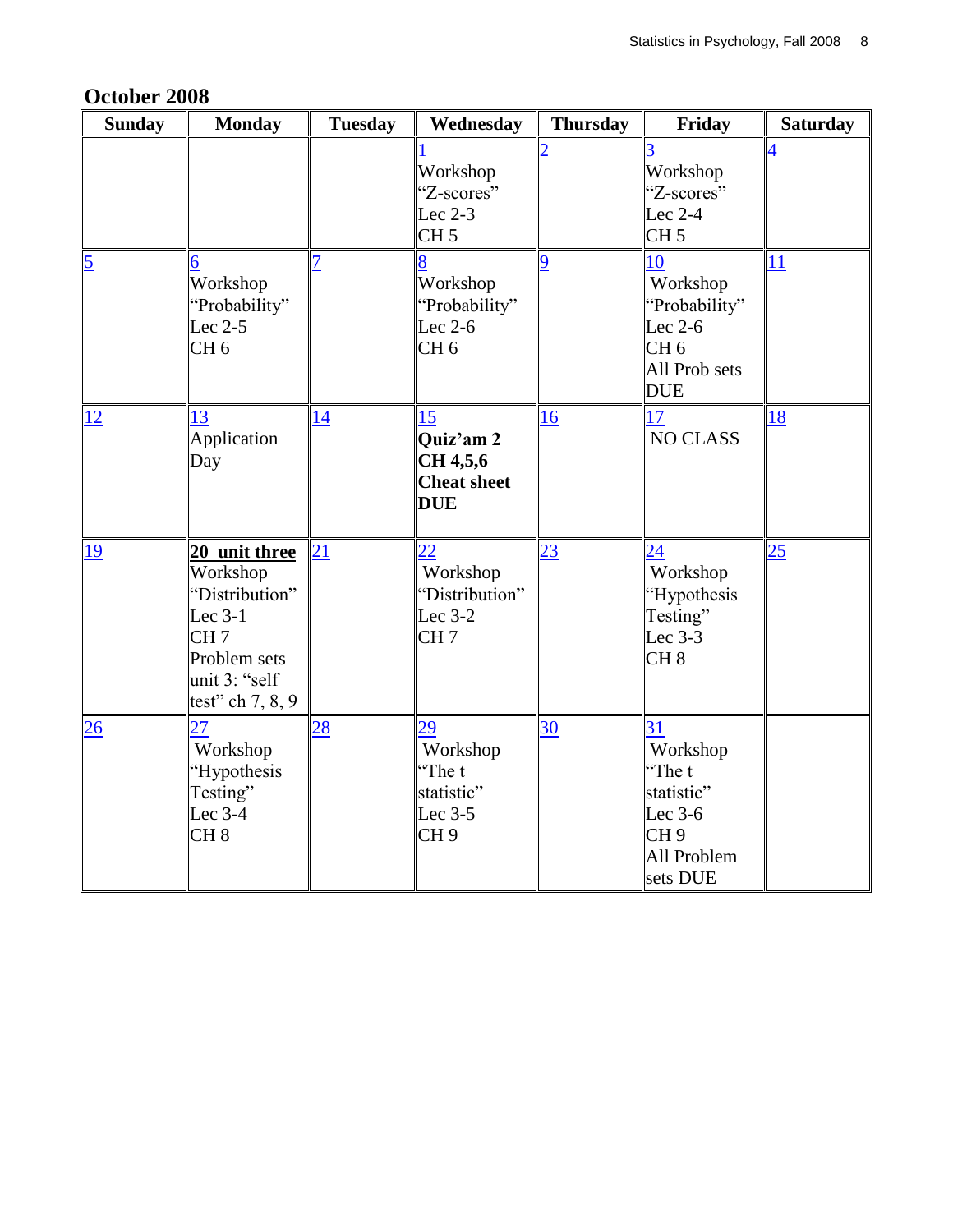## **November 2008**

| <b>Sunday</b>  | <b>Monday</b>                                                                         | <b>Tuesday</b>   | Wednesday                                                                      | <b>Thursday</b>             | Friday                                                                                                                                            | <b>Saturday</b> |
|----------------|---------------------------------------------------------------------------------------|------------------|--------------------------------------------------------------------------------|-----------------------------|---------------------------------------------------------------------------------------------------------------------------------------------------|-----------------|
|                |                                                                                       |                  |                                                                                |                             |                                                                                                                                                   |                 |
| $\overline{2}$ | Application<br>day                                                                    | 4                | Quiz'am 3<br>CH 7,8,9<br><b>Cheat sheet</b><br><b>DUE</b>                      | $\overline{6}$              | 7 unit four<br>Workshop<br>"t-test for<br>independent<br>samples"<br>Lec $4-1$<br>CH10<br>Problem sets<br>unit 4: "self<br>test" ch 10,<br>11, 13 | $\overline{8}$  |
| $\overline{9}$ | 10<br>Workshop<br>"t-test for<br>independent<br>samples"<br>Lec $4-2$<br><b>CH 10</b> | 11<br>no classes | 12<br>Workshop<br>'t-test for<br>related<br>samples"<br>Lec 4-3<br><b>CH11</b> | 13                          | 14<br>Workshop<br>"t-test for<br>related<br>samples"<br>Lec $4-4$<br><b>CH11</b>                                                                  | 15              |
| 16             | 17<br>Workshop<br>"ANOVA"<br>Lec 4-5<br><b>CH13</b>                                   | 18               | 19<br>Workshop<br>"ANOVA"<br>Lec $4-6$<br>CH 13                                | $\overline{20}$             | 21<br>Workshop<br>"ANOVA"<br>Lec $4-7$<br><b>CH13</b><br>All Problem<br>sets DUE                                                                  | 22              |
| 23             | $\sqrt{\frac{24}{\text{Application}}}$<br>day                                         | 25               | $\frac{26}{2}$ Quiz'am 4<br>CH 10,11,13<br><b>Cheat sheet</b><br><b>DUE</b>    | $\overline{27}$<br>no class | $\overline{28}$<br>no class                                                                                                                       | $\overline{29}$ |
| 30             |                                                                                       |                  |                                                                                |                             |                                                                                                                                                   |                 |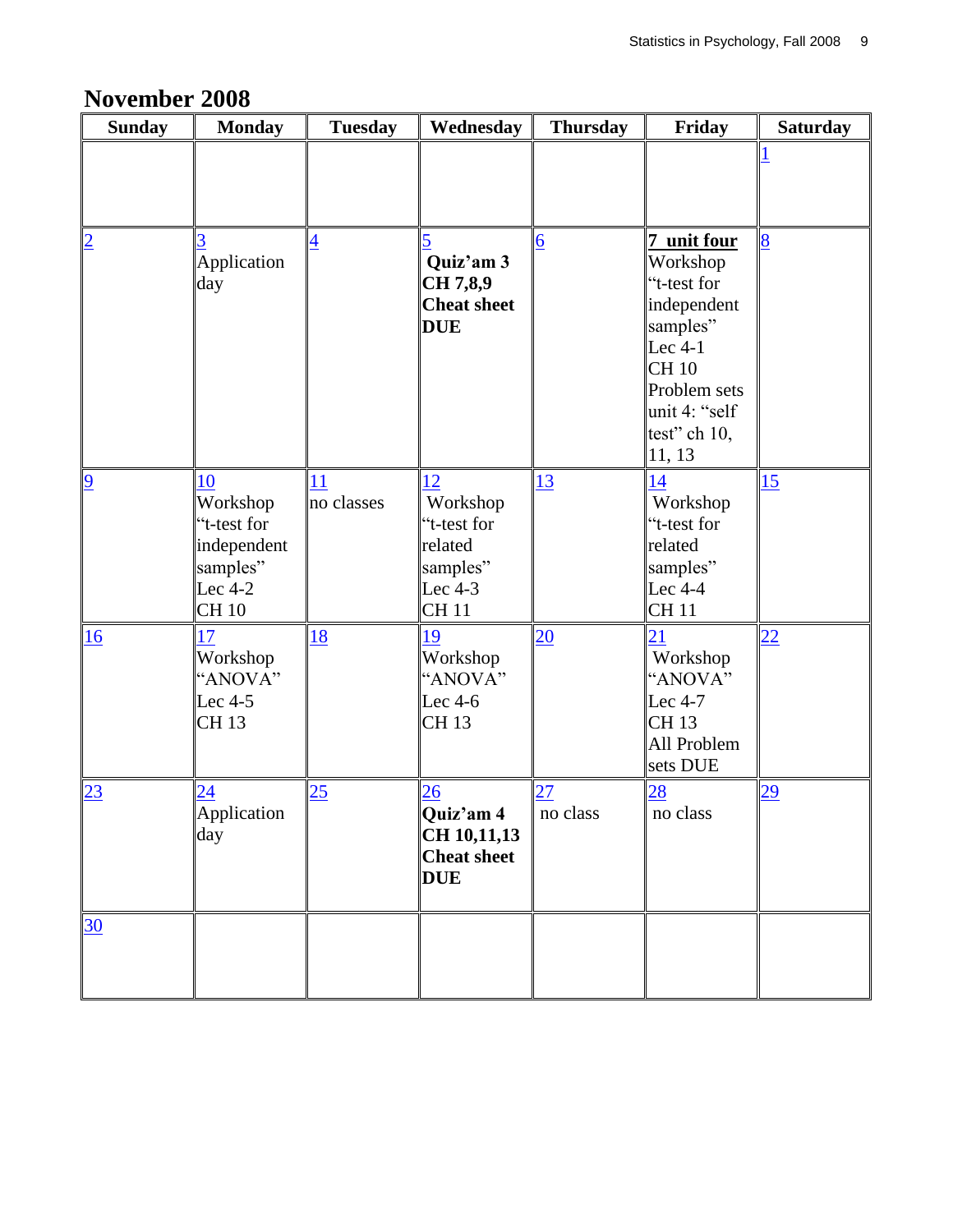| <b>Sunday</b>  | <b>Monday</b>                                                                                                                                     | <b>Tuesday</b> | Wednesday                                                                                     | <b>Thursday</b> | Friday                                                              | <b>Saturday</b> |
|----------------|---------------------------------------------------------------------------------------------------------------------------------------------------|----------------|-----------------------------------------------------------------------------------------------|-----------------|---------------------------------------------------------------------|-----------------|
|                | unit five<br>1<br>Workshop<br>"Correlation<br>&<br>Regression"<br>Lec $5-1$<br><b>CH15</b><br>Problem sets<br>unit 5: "self<br>test" ch 15,<br>16 | $\overline{2}$ | Workshop<br>'Correlation<br>&<br>Regression"<br>Lec $5-2$<br><b>CH15</b>                      | $\overline{4}$  | 5<br>Workshop<br>"Correlation &<br>Regression"<br>Lec $5-3$<br>CH15 | 6               |
| $\overline{1}$ | Workshop<br>"Chi-Square"<br>Lec $5-4$<br>CH 16                                                                                                    | 9              | 10<br>Workshop<br>'Chi-Square''<br>Lec $5-5$<br><b>CH16</b><br>All Problem<br><b>Sets DUE</b> | 11              | 12<br><b>LAST DAY</b><br>Application<br>day: Final<br>Projects DUE  | 13              |
| $\frac{14}{}$  | 15<br>Final exam<br>week<br>TBA:<br>Quiz'am 5<br>CH 15,16<br><b>Cheat sheet</b><br><b>DUE</b><br><b>Make up</b><br>Quiz'am                        | 16             | 17                                                                                            | 18              | <u> 19</u>                                                          | $\overline{20}$ |

## **December 2008**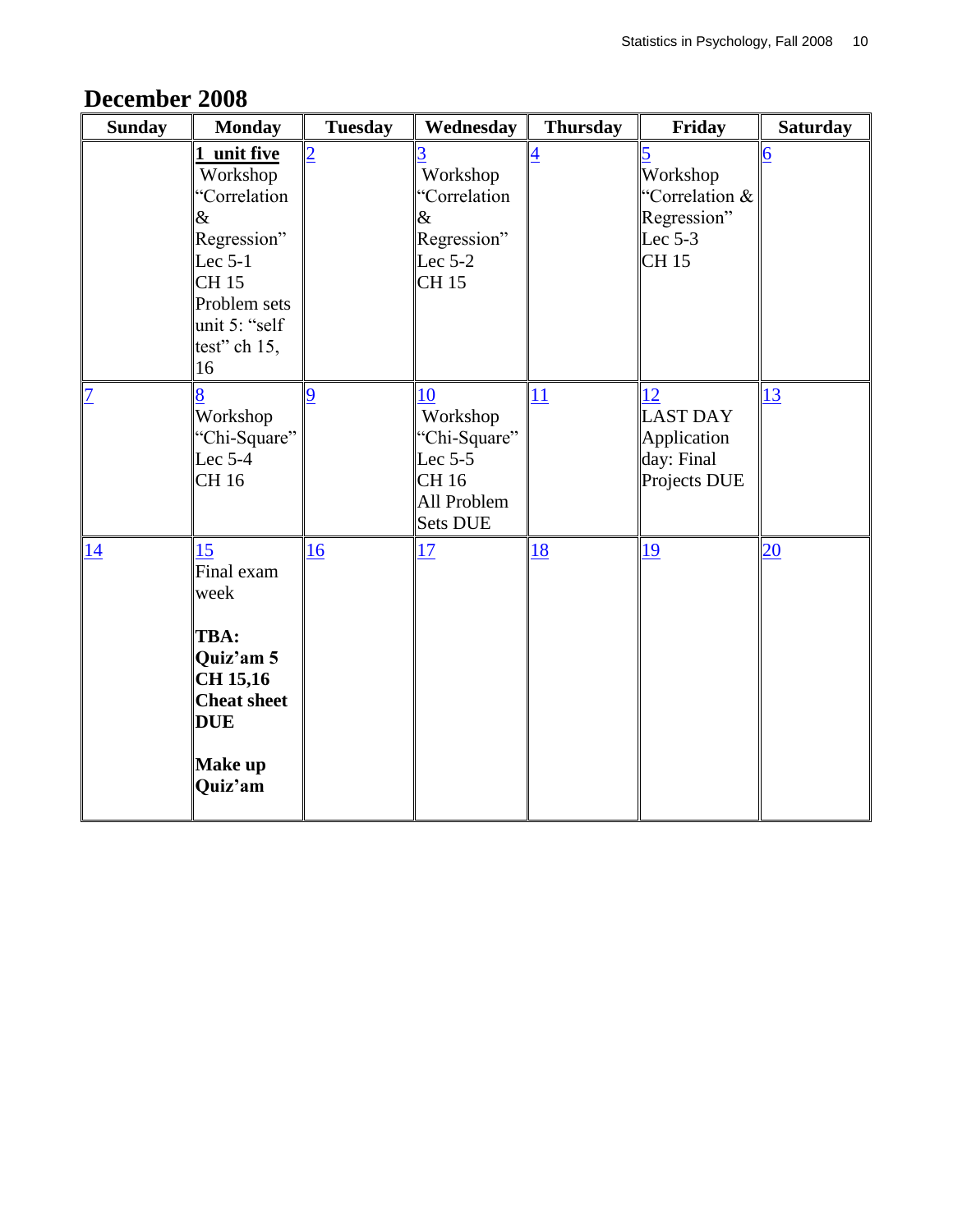# *Center for Academic Resources*

**UNH ~ Wolff House ~ 862-3698 ~ [www.cfar.unh.edu](http://www.cfar.unh.edu/)**



CFAR (say "see far") – we are the Center for Academic Resources and offer a wide range of academic support services for all undergraduates at UNH.

#### **What We Provide All UNH undergraduates**:

- Academic Mentors work one-on-one with an upperclass student trained to help you develop strategies for academic success, including proven study skill and time management techniques. Learn how to learn more effectively and efficiently!
- Study Groups join a study group and form a network of "study buddies" who work together for a whole semester. Study groups are offered in selected courses (e.g. Chem 403 and Bio 411) and are lead by a trained upperclass student. Call for other current offerings and register early at Wolff Houses as space is limited.
- Drop In Tutoring no appointment needed for these sessions you can attend every meeting or whenever you like throughout the semester. Drop in tutoring is offered for Math 420 and Math 424A&B. Call for other current offerings and drop-in times and locations.
- Staff Consultations set up an appointment to meet with one of professional staff members to discuss your learning needs and how to capitalize on your strengths.

All the above, plus…

- A computer cluster
- Faculty evaluations (by students)
- **Course information provided by professors**
- A study lounge
- Tutor referrals
- A great website with scholarship search information and more!

We also provide additional services for students eligible for our Student Support Services component funded by a TRIO grant from the US Department of Education\*:

- Individualized subject area tutoring
- GRE prep courses and graduate school advising
- **Individualized computer support**
- **Scholarship search assistance**
- Support services for students with learning disabilities, AD/HD

We are located at Wolff House (next to the UNH Heath Center). Our regular hours are Monday through Friday, 8:00 am – 4:30 pm. Scheduled programs are also available school nights and weekends. Come visit or call us at 862-3698.

Eligibility is based on several factors, including financial need and/or documented disability; grant award is \$295,017.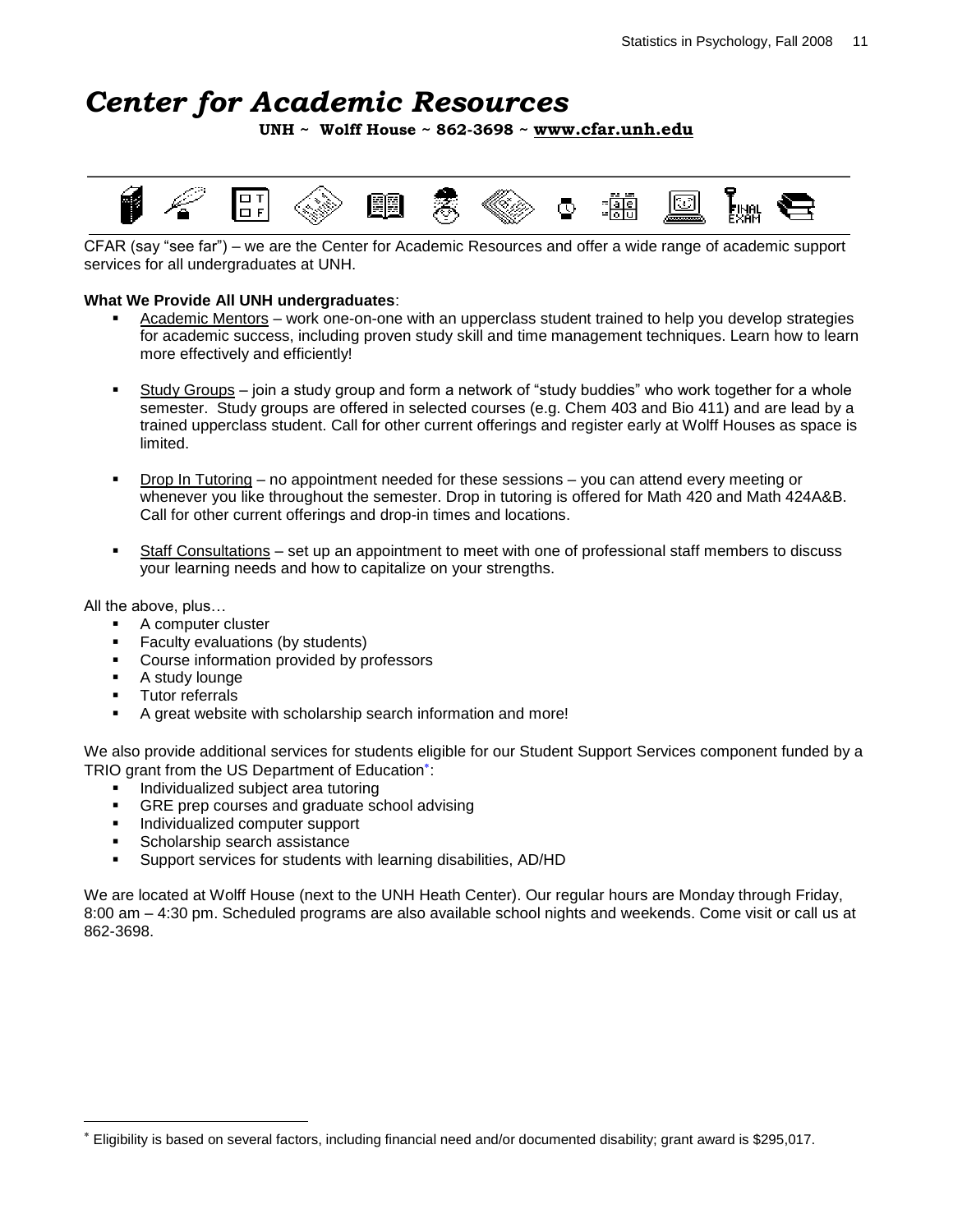## **Psychology Statistics Final Project:**

#### *Summary*

Statistics give us information about people, places, and things, which can help us understand our world. Statistics are not objective. You can use statistics honestly, to open your mind to new possibilities, or you can use them dishonestly, to reinforce your biases. Throughout the semester we will examine a number of social issues and controversies through a statistical lens. For example, affirmative action is an often controversial social issue. There are those who support and oppose affirmative action policies with claims that their side is right. It is often the case that both sides have statistical information supporting their position. How can this be? Who has a stronger statistical case and why? By the end of the semester you will be able to answer such questions for any social issue we cover and/or that you may come across outside of class. You will demonstrate achievement of quantitative literacy in a project due at the end of the term that analyzes some use of quantitative information found regarding a topic of your choice. Although this topic can be in any area of your interest, there are certain criteria that must be met. First, the topic must be one in which there is a "pro" side and a "con" side. Second, this topic must be viewed through a diverse lens. For example, if you are interested in child development, you might present statistics regarding attitudes toward spanking in different cultures. This project will require you to read about and analyze the statistical material supporting different positions on a particular issue. In addition, each group will develop 5 close-ended questions to ask fellow classmates about their particular topic. There will be a data collection day in which each group will be allowed to collect data that they are also to analyze and present. The Final Project is worth 200 points on your final grade.

#### *Objectives*

- **1.)** Increase knowledge and awareness of diverse people and the issues they face.
- **2.)** Better prepare students for entering a diverse society and working with others.
- **3.)** Provide opportunity to critically interpret statistical observations.
- **4.)** Provide opportunity for application of concepts learned in class.
- **5.)** Practice collecting and analyzing own data.
- **6.)** Bridge the concepts and experiences of students going on to take a methods course.

**7.)** Final project will mimic poster presentations at conferences, therefore providing an opportunity to see how researchers in the field present and evaluate information.

### *Format*

This project consists of two formats. The first will be an individually written response assessing the statistical information you have gathered. This written response will show me how you have gathered and interpreted the data as well as the conclusions you have drawn. Papers are to be typed following APA formatting. Templates for this assignment will be posted on Blackboard.

The second format for this project will take the form of a group poster presentation based on the information you have gathered. Groups of 3-4 will work together to construct a poster to present at the end of the semester. How you and your group design your poster is left to your ingenuity. However, the objective of your poster is to effectively present information you have reported in your paper around a particular issue so that others viewing your poster can come to an educated conclusion of their own.

### *Audiences*

Although it will help you to share your paper with your group members in constructing the final project, it is not necessary. I am the only one who will read and grade your paper. The second part of this project consists of a poster presentation which the rest of the class will observe and help grade.

### *Grading Criteria: Papers*

The full grading rubric will also be posted on Blackboard. Briefly, you will be graded based on: **1.)** Content

- 
- **2.)** Thoroughness